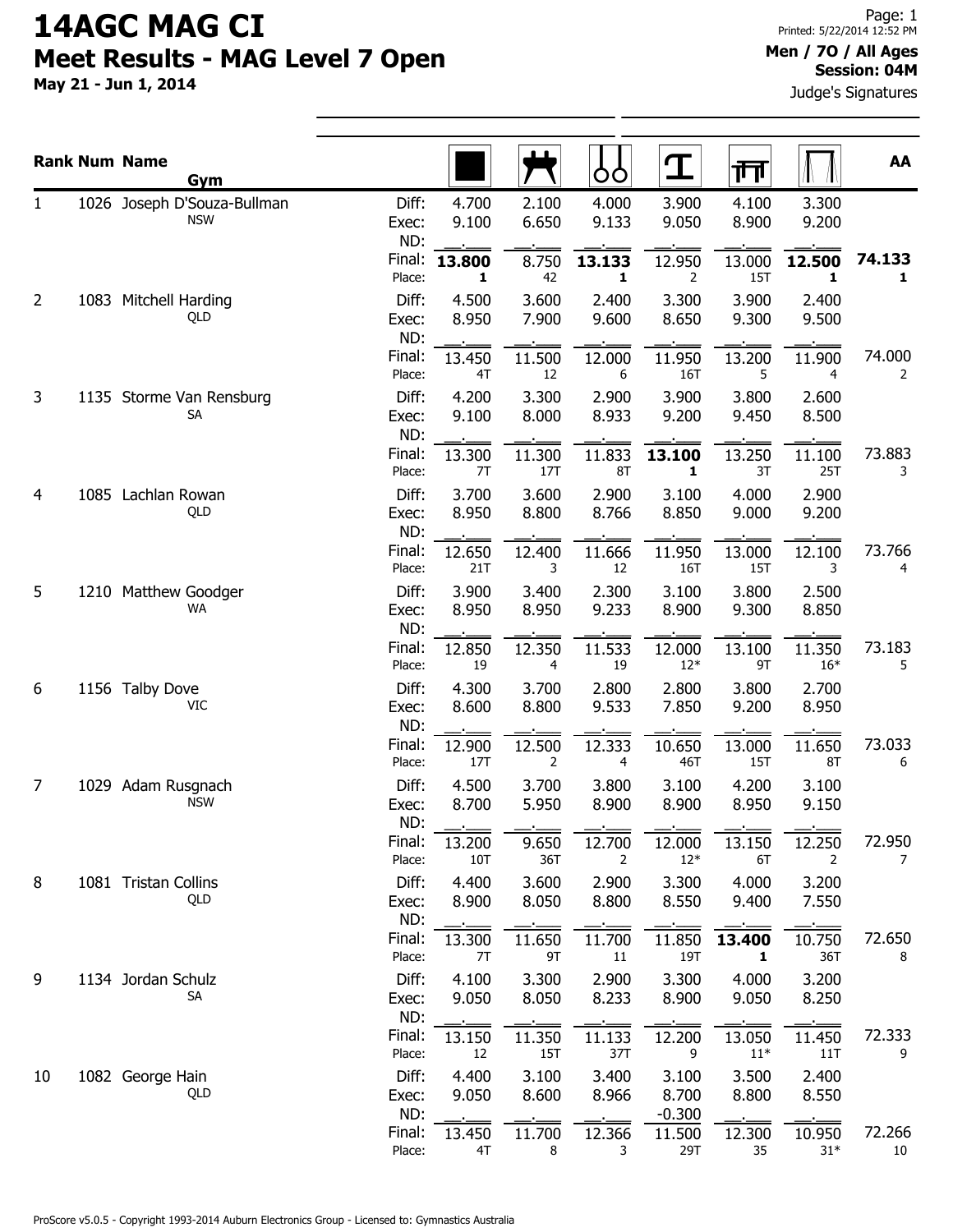|     | <b>Rank Num Name</b><br>Gym           |                       |                |                | OO                       | $\mathbf T$                | गा                   |                 | AA            |
|-----|---------------------------------------|-----------------------|----------------|----------------|--------------------------|----------------------------|----------------------|-----------------|---------------|
| 11  | 1084 Taylor Moss<br>QLD               | Diff:<br>Exec:<br>ND: | 4.200<br>8.800 | 2.900<br>8.700 | 2.000<br>9.333           | 3.100<br>8.500             | 3.500<br>9.500       | 2.500<br>8.950  |               |
|     |                                       | Final:<br>Place:      | 13.000<br>15   | 11.600<br>11   | 11.333<br>28             | 11.600<br>24T              | 13.000<br><b>15T</b> | 11.450<br>11T   | 71.983<br>11  |
| 12  | 1028 Jonathan Harry<br><b>NSW</b>     | Diff:<br>Exec:<br>ND: | 4.300<br>8.500 | 2.600<br>8.850 | 2.700<br>8.933           | 3.200<br>8.800             | 4.100<br>8.600       | 2.400<br>8.950  |               |
|     |                                       | Final:<br>Place:      | 12.800<br>20   | 11.450<br>13   | 11.633<br>13T            | 12.000<br>12T              | 12.700<br>24T        | 11.350<br>16T   | 71.933<br>12  |
| 13  | 1214 Jacob Westley<br>WA              | Diff:<br>Exec:<br>ND: | 4.400<br>9.150 | 2.800<br>7.950 | 2.700<br>8.033           | 3.100<br>9.200             | 3.900<br>9.250       | 2.500<br>8.900  |               |
|     |                                       | Final:<br>Place:      | 13.550<br>3    | 10.750<br>23   | 10.733<br>44             | 12.300<br>8                | 13.150<br>6T         | 11.400<br>14T   | 71.883<br>13  |
| 14  | 1130 Daniel Claridge<br>SA            | Diff:<br>Exec:<br>ND: | 4.200<br>8.050 | 3.500<br>7.600 | 2.100<br>9.533           | 3.900<br>8.850             | 3.500<br>9.000       | 2.500<br>8.950  |               |
|     |                                       | Final:<br>Place:      | 12.250<br>35T  | 11.100<br>20T  | 11.633<br>13T            | 12.750<br>3                | 12.500<br>30         | 11.450<br>11T   | 71.683<br>14  |
| 15  | 1080 Christian Behn-Katz<br>QLD       | Diff:<br>Exec:<br>ND: | 4.400<br>7.950 | 3.600<br>8.400 | 3.600<br>8.333           | 3.300<br>9.250<br>$-0.100$ | 3.900<br>9.000       | 2.300<br>7.700  |               |
|     |                                       | Final:<br>Place:      | 12.350<br>31T  | 12.000<br>6T   | 11.933<br>$\overline{7}$ | 12.450<br>6                | 12.900<br>21T        | 10.000<br>45    | 71.633<br>15  |
| 16  | 1155 Oliver Dilnutt<br>VIC            | Diff:<br>Exec:<br>ND: | 4.600<br>8.650 | 3.800<br>7.400 | 2.900<br>8.466           | 3.100<br>8.050             | 4.300<br>8.400       | 3.000<br>8.750  |               |
|     |                                       | Final:<br>Place:      | 13.250<br>9    | 11.200<br>19   | 11.366<br>24T            | 11.150<br>36T              | 12.700<br>24T        | 11.750<br>5T    | 71.416<br>16  |
| 17T | 1025 Corey Dehn<br><b>NSW</b>         | Diff:<br>Exec:<br>ND: | 4.300<br>8.750 | 3.000<br>7.650 | 2.600<br>8.600           | 3.900<br>8.700             | 3.900<br>9.350       | 2.400<br>8.000  |               |
|     |                                       | Final:<br>Place:      | 13.050<br>13T  | 10.650<br>25   | 11.200<br>34T            | 12.600<br>4T               | 13.250<br>3T         | 10.400<br>41    | 71.150<br>17T |
| 17T | 1086 Thomas Gianoulis (Reserve<br>QLD | Diff:<br>Exec:<br>ND: | 4.300<br>8.900 | 2.600<br>8.700 | 2.500<br>9.100           | 2.000<br>9.500             | 3.500<br>9.100       | 2.400<br>8.550  |               |
|     |                                       | Final:<br>Place:      | 13.200<br>10T  | 11.300<br>17T  | 11.600<br>15T            | 11.500<br>29T              | 12.600<br>28         | 10.950<br>$31*$ | 71.150<br>17T |
| 19  | 1129 Aaron Barbaro<br><b>SA</b>       | Diff:<br>Exec:<br>ND: | 4.300<br>9.100 | 4.200<br>8.400 | 2.400<br>8.966           | 3.500<br>9.100             | 2.300<br>7.600       | 2.500<br>8.550  |               |
|     |                                       | Final:<br>Place:      | 13.400<br>6    | 12.600<br>1    | 11.366<br>24T            | 12.600<br>4T               | 9.900<br>50          | 11.050<br>28*   | 70.916<br>19  |
| 20  | 1027 Rhoan Edwards<br><b>NSW</b>      | Diff:<br>Exec:<br>ND: | 3.600<br>9.000 | 3.700<br>8.300 | 3.000<br>8.600           | 3.100<br>8.600             | 3.100<br>7.850       | 3.300<br>8.350  |               |
|     |                                       | Final:<br>Place:      | 12.600<br>23T  | 12.000<br>6T   | 11.600<br><b>15T</b>     | 11.700<br>22T              | 10.950<br>46         | 11.650<br>8T    | 70.500<br>20  |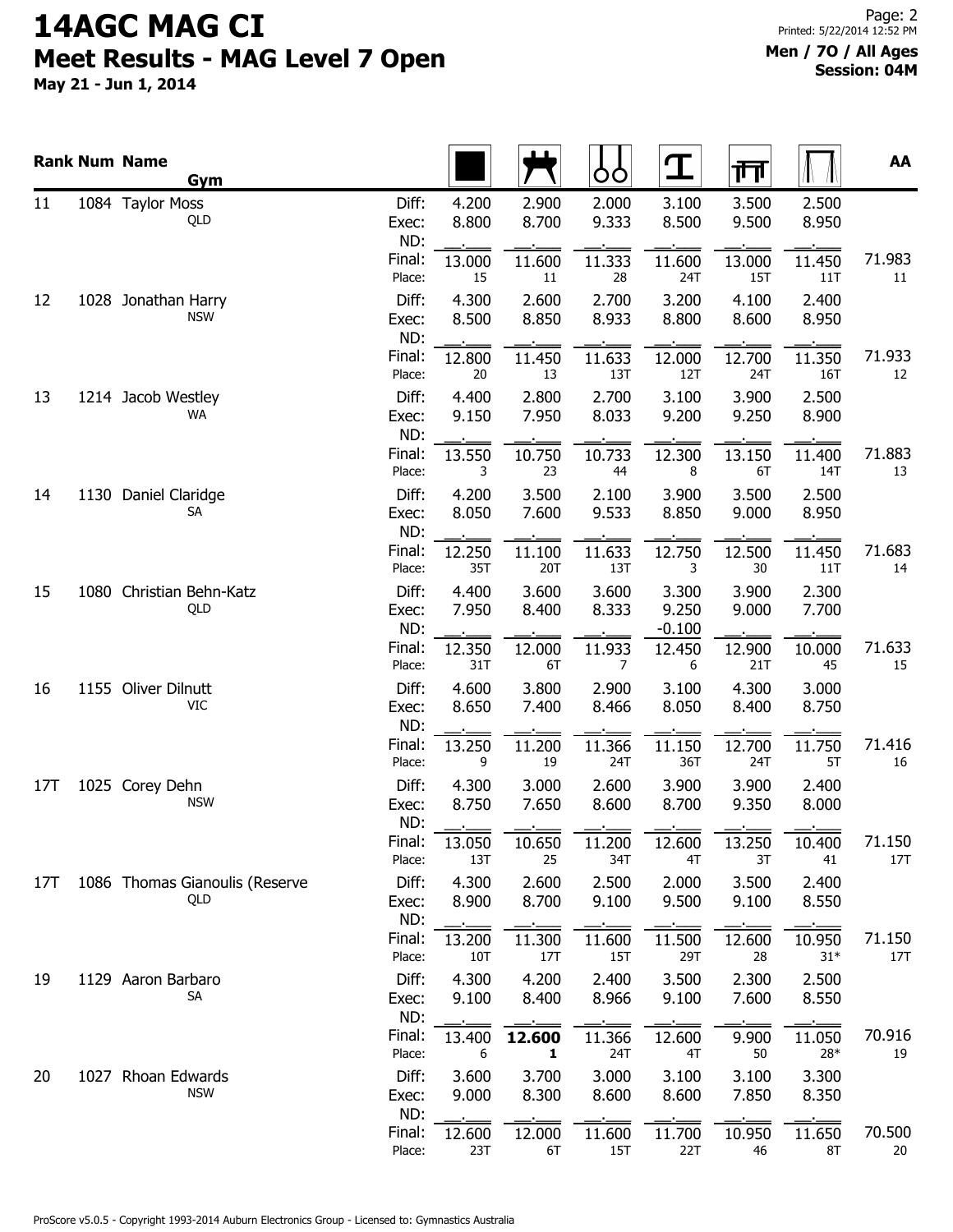|    | <b>Rank Num Name</b><br>Gym         |                       |                            |                      | OO               | $\mathbf T$                | गा             |                         | AA           |
|----|-------------------------------------|-----------------------|----------------------------|----------------------|------------------|----------------------------|----------------|-------------------------|--------------|
| 21 | 1212 Laine Mulvay<br>WA             | Diff:<br>Exec:<br>ND: | 4.000<br>8.700<br>$-0.100$ | 3.100<br>8.300       | 2.600<br>8.700   | 2.100<br>9.700             | 3.000<br>9.000 | 2.500<br>8.850          |              |
|    |                                     | Final:<br>Place:      | 12.600<br>23T              | 11.400<br>14         | 11.300<br>29     | 11.800<br>21               | 12.000<br>37   | 11.350<br>16T           | 70.450<br>21 |
| 22 | 1131 Shane Lewis<br><b>SA</b>       | Diff:<br>Exec:<br>ND: | 3.800<br>8.150             | 3.400<br>7.000       | 3.600<br>8.533   | 3.100<br>8.550<br>$-0.300$ | 4.000<br>8.550 | 2.500<br>9.250          |              |
|    |                                     | Final:<br>Place:      | 11.950<br>40               | 10.400<br>29         | 12.133<br>5      | 11.350<br>34               | 12.550<br>29   | 11.750<br>5T            | 70.133<br>22 |
| 23 | 1030 Benjamin Dempsey<br><b>NSW</b> | Diff:<br>Exec:<br>ND: | 4.200<br>8.450             | 2.700<br>8.650       | 2.600<br>9.133   | 3.100<br>8.350             | 3.100<br>8.050 | 2.600<br>8.950          |              |
|    |                                     | Final:<br>Place:      | 12.650<br>21T              | 11.350<br><b>15T</b> | 11.733<br>$10\,$ | 11.450<br>31               | 11.150<br>45   | 11.550<br>10            | 69.883<br>23 |
| 24 | 1024 Jarrod Buick<br><b>NSW</b>     | Diff:<br>Exec:<br>ND: | 4.400<br>9.200             | 3.700<br>6.450       | 2.700<br>8.566   | 3.100<br>8.800<br>$-2.100$ | 4.100<br>9.250 | 2.400<br>9.300          |              |
|    |                                     | Final:<br>Place:      | 13.600<br>2                | 10.150<br>32         | 11.266<br>30T    | 9.800<br>52                | 13.350<br>2    | 11.700<br>7             | 69.866<br>24 |
| 25 | 1152 Cooper Wilson<br><b>TAS</b>    | Diff:<br>Exec:<br>ND: | 4.400<br>7.650             | 2.600<br>7.350       | 2.700<br>8.500   | 3.300<br>8.900<br>$-0.100$ | 3.900<br>9.200 | 2.500<br>8.850          |              |
|    |                                     | Final:<br>Place:      | 12.050<br>38T              | 9.950<br>33          | 11.200<br>34T    | 12.100<br>10T              | 13.100<br>9T   | 11.350<br>$16*$         | 69.750<br>25 |
| 26 | 1162 Kynan Whitehead<br><b>VIC</b>  | Diff:<br>Exec:<br>ND: | 3.700<br>8.700             | 3.300<br>7.400       | 2.400<br>8.500   | 2.100<br>9.500             | 3.800<br>8.850 | 2.600<br>8.800          |              |
|    |                                     | Final:<br>Place:      | 12.400<br>28T              | 10.700<br>24         | 10.900<br>40T    | 11.600<br>24T              | 12.650<br>27   | 11.400<br>14T           | 69.650<br>26 |
| 27 | 1151 Matthew Rose<br><b>TAS</b>     | Diff:<br>Exec:<br>ND: | 3.700<br>8.650             | 3.700<br>6.850       | 2.400<br>9.100   | 2.000<br>8.700             | 4.000<br>9.050 | 2.600<br>8.600          |              |
|    |                                     | Final:<br>Place:      | 12.350<br>31T              | 10.550<br>26         | 11.500<br>20T    | 10.700<br>45               | 13.050<br>11T  | 11.200<br>23            | 69.350<br>27 |
| 28 | 1159 Skyler Kah<br>VIC              | Diff:<br>Exec:<br>ND: | 4.400<br>8.000             | 3.300<br>8.350       | 2.900<br>8.466   | 3.100<br>8.850             | 4.000<br>6.600 | 2.600<br>8.500          |              |
|    |                                     | Final:<br>Place:      | 12.400<br>28T              | 11.650<br>9T         | 11.366<br>24T    | 11.950<br>16T              | 10.600<br>48   | $\sim$<br>11.100<br>25T | 69.066<br>28 |
| 29 | 1157 James Dunn<br>VIC              | Diff:<br>Exec:<br>ND: | 3.700<br>8.550             | 2.700<br>8.400       | 2.400<br>8.066   | 2.100<br>9.600             | 3.500<br>8.950 | 3.100<br>7.950          |              |
|    |                                     | Final:<br>Place:      | 12.250<br>35T              | 11.100<br>20T        | 10.466<br>47     | 11.700<br>22T              | 12.450<br>31   | 11.050<br>28T           | 69.016<br>29 |
| 30 | 1150 Dylan Popowski<br><b>TAS</b>   | Diff:<br>Exec:<br>ND: | 3.300<br>8.300             | 4.300<br>7.750       | 2.300<br>9.166   | 2.000<br>8.100             | 3.700<br>9.300 | 2.300<br>8.450          |              |
|    |                                     | Final:<br>Place:      | 11.600<br>47               | 12.050<br>5          | 11.466<br>22T    | 10.100<br>50T              | 13.000<br>15T  | 10.750<br>36T           | 68.966<br>30 |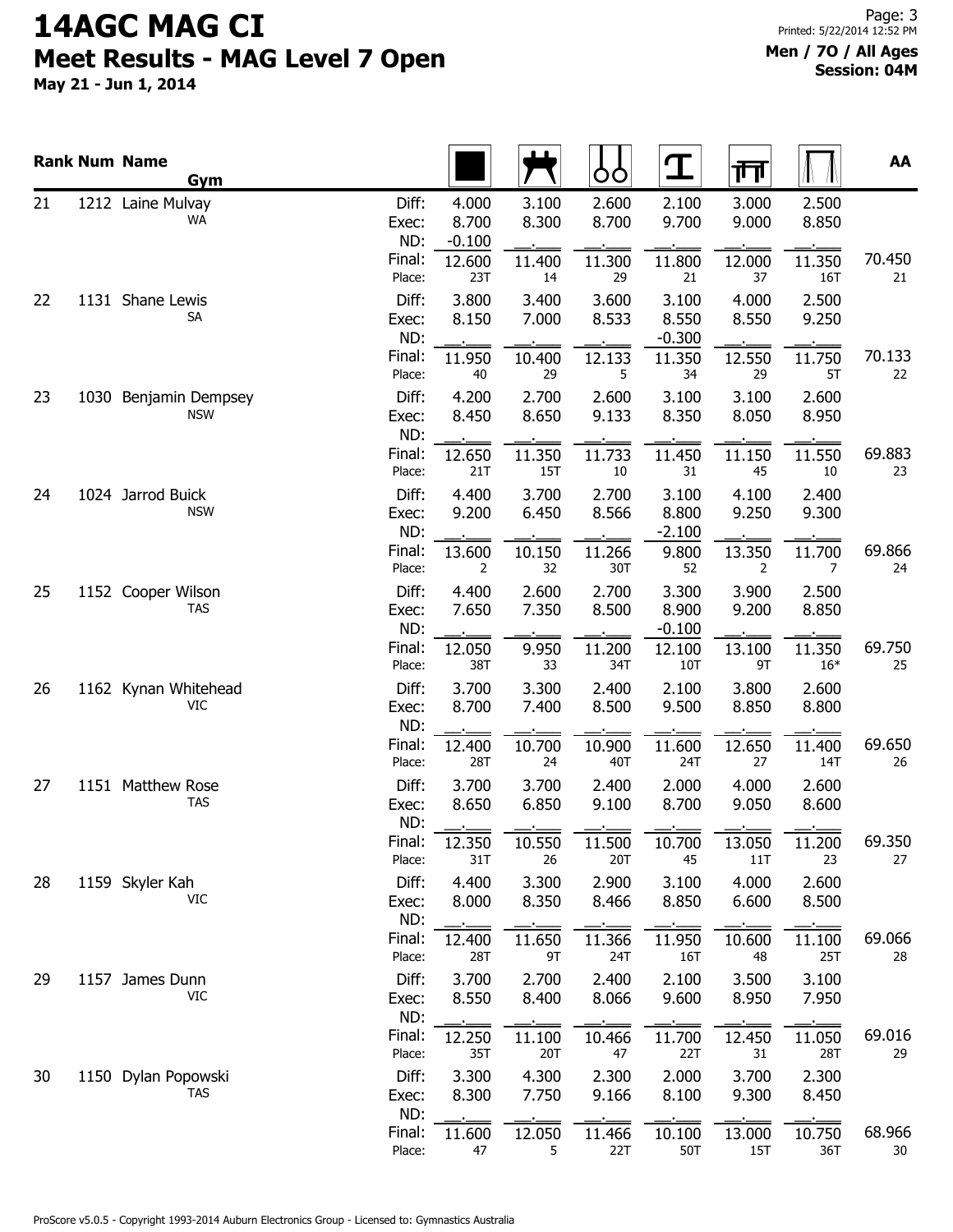|     | <b>Rank Num Name</b><br>Gym           |                       |                 |                | OO             |                            | गंग                  |                        | AA            |
|-----|---------------------------------------|-----------------------|-----------------|----------------|----------------|----------------------------|----------------------|------------------------|---------------|
| 31  | 1087 Jordan Vanderwal (Reserve<br>QLD | Diff:<br>Exec:<br>ND: | 3.300<br>8.400  | 3.600<br>6.600 | 2.600<br>8.600 | 2.100<br>9.300             | 3.900<br>9.150       | 2.400<br>8.900         |               |
|     |                                       | Final:<br>Place:      | 11.700<br>45    | 10.200<br>31   | 11.200<br>34T  | 11.400<br>32T              | 13.050<br>11T        | 11.300<br>21T          | 68.850<br>31  |
| 32  | 1133 James Patterson<br>SA            | Diff:<br>Exec:<br>ND: | 4.200<br>8.850  | 3.200<br>6.600 | 2.100<br>9.400 | 3.100<br>7.800             | 3.500<br>8.900       | 2.400<br>8.750         |               |
|     |                                       | Final:<br>Place:      | 13.050<br>13T   | 9.800<br>34    | 11.500<br>20T  | 10.900<br>42               | 12.400<br>32T        | 11.150<br>24           | 68.800<br>32  |
| 33  | 1160 Ryan O'Keefe<br><b>VIC</b>       | Diff:<br>Exec:<br>ND: | 3.700<br>8.150  | 2.700<br>6.950 | 2.900<br>8.466 | 2.100<br>9.450             | 4.000<br>9.000       | 3.000<br>8.350         |               |
|     |                                       | Final:<br>Place:      | 11.850<br>41T   | 9.650<br>36T   | 11.366<br>24T  | 11.550<br>27T              | 13.000<br><b>15T</b> | 11.350<br>16T          | 68.766<br>33  |
| 34T | 1161 Connor Pattison<br>VIC           | Diff:<br>Exec:<br>ND: | 4.200<br>8.700  | 2.700<br>6.450 | 3.000<br>8.833 | 3.100<br>9.000             | 3.900<br>8.950       | 2.400<br>7.200         |               |
|     |                                       | Final:<br>Place:      | 12.900<br>17T   | 9.150<br>40    | 11.833<br>8T   | 12.100<br>10T              | 12.850<br>23         | 9.600<br>47            | 68.433<br>34T |
| 34T | 1158 Alexander Gullan<br><b>VIC</b>   | Diff:<br>Exec:<br>ND: | 3.100<br>8.750  | 3.100<br>7.400 | 2.600<br>8.633 | 2.000<br>8.750<br>$-0.100$ | 3.900<br>9.000       | 3.500<br>7.800         |               |
|     |                                       | Final:<br>Place:      | 11.850<br>41T   | 10.500<br>27T  | 11.233<br>33   | 10.650<br>46T              | 12.900<br>21T        | 11.300<br>21T          | 68.433<br>34T |
| 36  | 1209 Joshua Fisher<br>WA              | Diff:<br>Exec:<br>ND: | 4.500<br>8.100  | 2.800<br>7.450 | 2.600<br>8.100 | 3.100<br>8.900             | 4.200<br>8.200       | 2.400<br>7.850         |               |
|     |                                       | Final:<br>Place:      | 12.600<br>23T   | 10.250<br>30   | 10.700<br>45   | 12.000<br>12T              | 12.400<br>32T        | 10.250<br>44           | 68.200<br>36  |
| 37  | 1211 Thomas Miloro<br>WA              | Diff:<br>Exec:<br>ND: | 3.000<br>8.650  | 2.600<br>7.900 | 2.200<br>9.266 | 2.000<br>8.400             | 4.000<br>8.700       | 2.400<br>8.050         |               |
|     |                                       | Final:<br>Place:      | 11.650<br>46    | 10.500<br>27T  | 11.466<br>22T  | 10.400<br>48               | 12.700<br>24T        | 10.450<br>40           | 67.166<br>37  |
| 38  | 1207 Max Chapman<br>WA                | Diff:<br>Exec:<br>ND: | 3.700<br>8.900  | 3.300<br>5.600 | 2.600<br>8.966 | 2.800<br>7.550             | 4.000<br>8.400       | 2.400<br>8.500         |               |
|     |                                       | Final:<br>Place:      | 12.600<br>23T   | 8.900<br>41    | 11.566<br>18   | 10.350<br>49               | 12.400<br>32T        | $\sim$<br>10.900<br>33 | 66.716<br>38  |
| 39  | 1213 Kade Pound<br>WA                 | Diff:<br>Exec:<br>ND: | 3.700<br>8.650  | 2.700<br>6.900 | 2.600<br>8.666 | 2.000<br>9.150             | 3.300<br>8.050       | 2.300<br>8.400         |               |
|     |                                       | Final:<br>Place:      | 12.350<br>$31*$ | 9.600<br>38    | 11.266<br>30T  | 11.150<br>36T              | 11.350<br>44         | 10.700<br>38           | 66.416<br>39  |
| 40  | 1061 Ethan Reti<br>NZ                 | Diff:<br>Exec:<br>ND: | 4.200<br>8.750  | 2.600<br>3.100 | 2.500<br>8.766 | 3.100<br>8.600<br>$-0.100$ | 4.000<br>9.050       | 2.500<br>8.550         |               |
|     |                                       | Final:<br>Place:      | 12.950<br>16    | 5.700<br>51    | 11.266<br>30T  | 11.600<br>24T              | 13.050<br>$11^*$     | 11.050<br>28*          | 65.616<br>40  |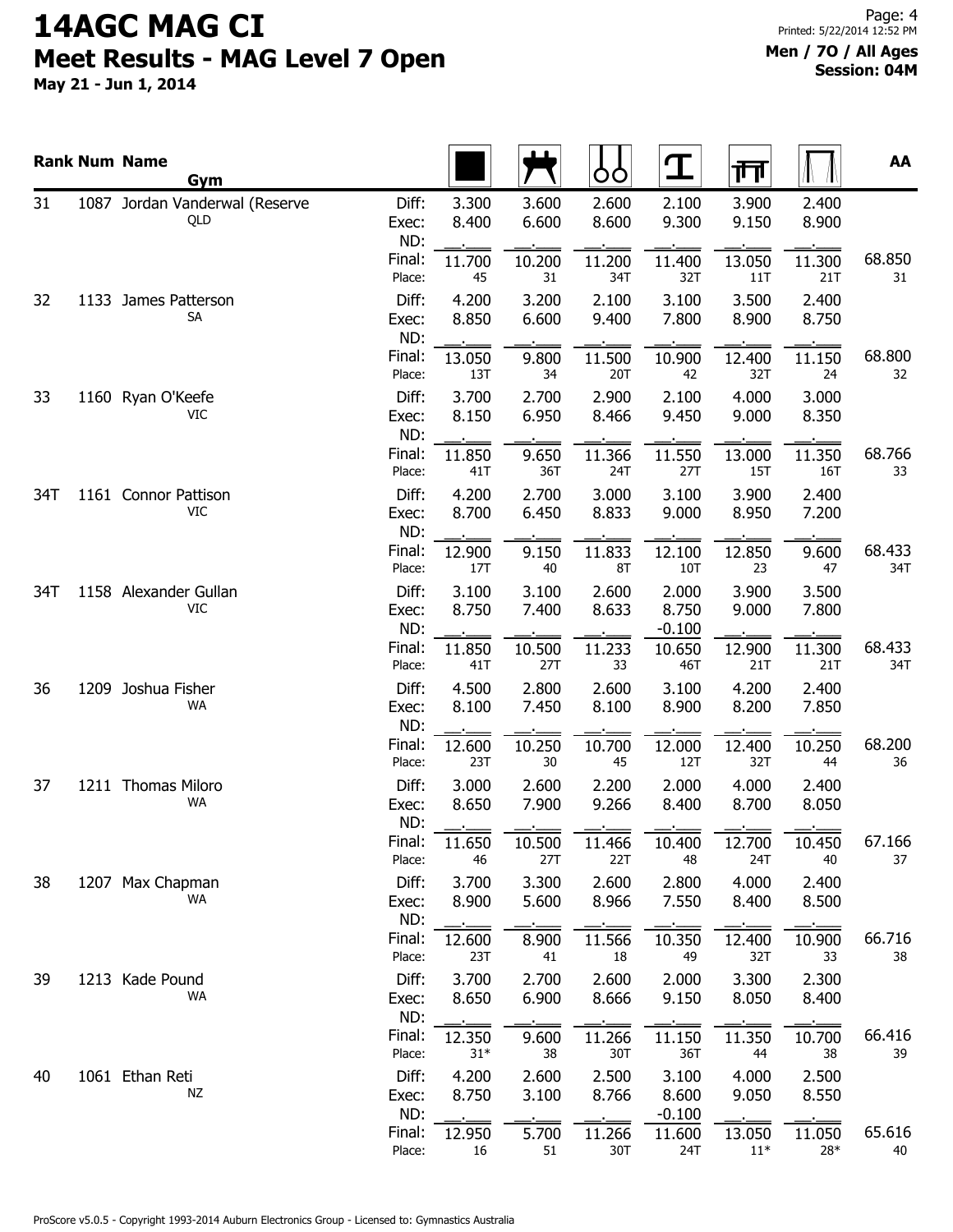|    | <b>Rank Num Name</b><br>Gym                |                       |                            |                | OO             | $\mathbf T$                | 帀              |                            | AA           |
|----|--------------------------------------------|-----------------------|----------------------------|----------------|----------------|----------------------------|----------------|----------------------------|--------------|
| 41 | 1001 Alexander Barras<br><b>ACT</b>        | Diff:<br>Exec:<br>ND: | 3.800<br>8.450             | 3.100<br>4.500 | 3.100<br>7.900 | 3.100<br>8.750             | 4.100<br>7.650 | 2.500<br>8.350             |              |
|    |                                            | Final:<br>Place:      | 12.250<br>35T              | 7.600<br>48    | 11.000<br>39   | 11.850<br>19T              | 11.750<br>38T  | 10.850<br>34T              | 65.300<br>41 |
| 42 | 1031 Nathan Drabbe (Reserve)<br><b>NSW</b> | Diff:<br>Exec:<br>ND: | 3.600<br>8.250             | 2.000<br>7.300 | 2.300<br>8.833 | 2.800<br>7.300             | 3.400<br>8.000 | 2.400<br>8.700             |              |
|    |                                            | Final:<br>Place:      | 11.850<br>41T              | 9.300<br>39    | 11.133<br>37T  | 10.100<br>50T              | 11.400<br>43   | 11.100<br>25T              | 64.883<br>42 |
| 43 | 1208 Gabriel De Gand<br><b>WA</b>          | Diff:<br>Exec:<br>ND: | 3.700<br>8.650             | 2.600<br>7.150 | 2.100<br>8.666 | 2.000<br>9.100             | 3.400<br>8.050 | 2.500<br>6.900             |              |
|    |                                            | Final:<br>Place:      | 12.350<br>$31^{\ast}$      | 9.750<br>35    | 10.766<br>43   | 11.100<br>38T              | 11.450<br>41T  | 9.400<br>49                | 64.816<br>43 |
| 44 | 1149 Simon O'Malley<br>TAS                 | Diff:<br>Exec:<br>ND: | 2.600<br>8.700<br>$-1.500$ | 3.800<br>4.450 | 2.200<br>8.700 | 3.100<br>9.250             | 3.700<br>9.450 | 2.500<br>7.850             |              |
|    |                                            | Final:<br>Place:      | 9.800<br>52                | 8.250<br>45    | 10.900<br>40T  | 12.350<br>7                | 13.150<br>6T   | 10.350<br>42               | 64.800<br>44 |
| 45 | 1148 Oliver Lohrey<br><b>TAS</b>           | Diff:<br>Exec:<br>ND: | 2.700<br>8.750             | 2.500<br>8.350 | 2.100<br>8.700 | 2.000<br>8.750             | 2.800<br>8.050 | 1.800<br>9.150<br>$-1.500$ |              |
|    |                                            | Final:<br>Place:      | 11.450<br>48               | 10.850<br>22   | 10.800<br>42   | 10.750<br>44               | 10.850<br>47   | 9.450<br>48                | 64.150<br>45 |
| 46 | 1005 James Rainey<br><b>ACT</b>            | Diff:<br>Exec:<br>ND: | 4.400<br>7.650             | 1.600<br>6.750 | 2.100<br>8.133 | 2.000<br>9.300             | 3.500<br>8.250 | 2.400<br>6.850             |              |
|    |                                            | Final:<br>Place:      | 12.050<br>38T              | 8.350<br>44    | 10.233<br>50   | 11.300<br>35               | 11.750<br>38T  | 9.250<br>50T               | 62.933<br>46 |
| 47 | 1003 Jayden Marquardt<br><b>ACT</b>        | Diff:<br>Exec:<br>ND: | 3.400<br>9.200             | 3.200<br>4.850 | 2.100<br>8.433 | 2.000<br>8.850             | 3.500<br>7.950 | 2.600<br>6.650             |              |
|    |                                            | Final:<br>Place:      | 12.600<br>23T              | 8.050<br>46    | 10.533<br>46   | 10.850<br>43               | 11.450<br>41T  | 9.250<br>50T               | 62.733<br>47 |
| 48 | 1006 Joshua Reis<br><b>ACT</b>             | Diff:<br>Exec:<br>ND: | 3.600<br>7.700             | 2.500<br>5.150 | 3.000<br>8.600 | 3.900<br>7.750<br>$-0.100$ | 3.600<br>6.150 | 3.100<br>7.550             |              |
|    |                                            | Final:<br>Place:      | 11.300<br>50               | 7.650<br>47    | 11.600<br>15T  | 11.550<br>27T              | 9.750<br>51    | 10.650<br>39               | 62.500<br>48 |
| 49 | 1132 Ronan Murphy-O'Neil<br>SА             | Diff:<br>Exec:<br>ND: | 3.400<br>7.750             | 3.200<br>4.250 | 2.600<br>7.666 | 2.100<br>9.000             | 3.700<br>8.500 | 2.500<br>7.800             |              |
|    |                                            | Final:<br>Place:      | 11.150<br>51               | 7.450<br>49    | 10.266<br>48T  | 11.100<br>38T              | 12.200<br>36   | 10.300<br>43               | 62.466<br>49 |
| 50 | 1136 Bailey Corbin (Reserve)<br>SА         | Diff:<br>Exec:<br>ND: | 3.200<br>8.600             | 3.200<br>3.800 | 3.000<br>7.266 | 2.100<br>8.850             | 3.900<br>7.650 | 2.500<br>8.350             |              |
|    |                                            | Final:<br>Place:      | 11.800<br>44               | 7.000<br>50    | 10.266<br>48T  | 10.950<br>40T              | 11.550<br>40   | 10.850<br>34T              | 62.416<br>50 |